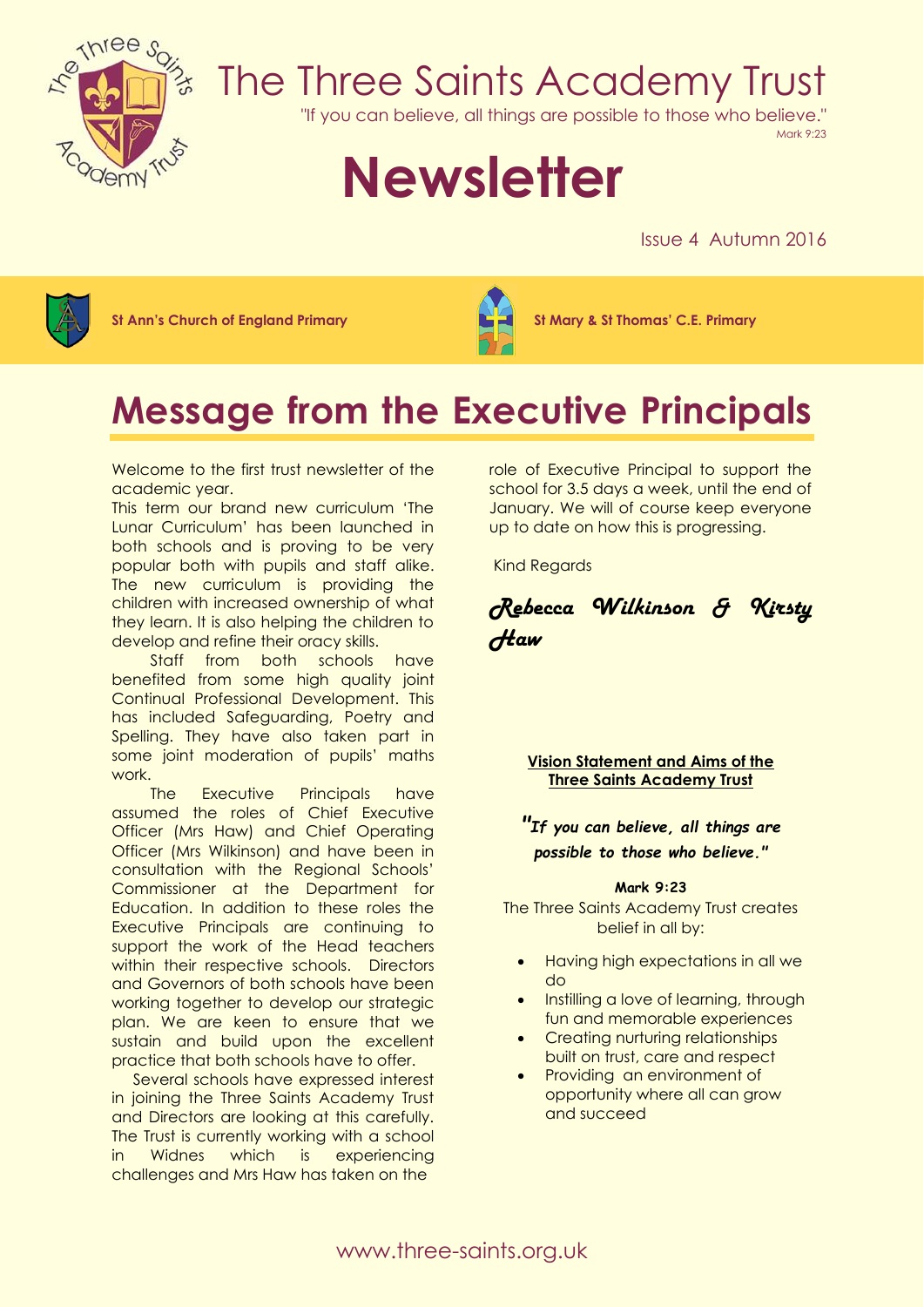

# **Enterprise Week**

Once again, we held our popular enterprise week in which the children designed and created a range of Christmas products to sell. During the week, the children had the opportunity to develop team-work and apply real-life maths and English skills. Y1 were the winning class and will receive money to buy some resources of their choice for the class. Thanks to all of our parents who showed their support during the market place.



**Billy Elliot Theatre Trip**

In November, a group of KS2 pupils visited the Palace Theatre in Manchester to watch Billy Elliot. It was a wonderful show and the staff and pupils were stunned with the phenomenal acting.

## **Fun in the Forest**

Y4 enjoyed a trip to Benedict Wood in November which was followed by Forest Schools sleepover in school. This was an opportunity to practise the skills learned in Forest School by cooking on the camp fire, singing songs around the campfire and making forest crafts.

# **School Council Film Night**

In November, our School Council organised a film night for the whole school. They showed 'Finding Dory' and it was very well attended. It was a lovely example of how our school councillors are developing their leadership skills and are listening to pupil voice.

# **Anti-bullying Week Workshops**

To tie in with anti-bullying week, we invited Altru Drama into school where they performed for the children and held workshops to explore the different forms of bullying. As a school, we read 'Tyrannosaurus Drip' by Julia Donaldson which taught the children the importance of treating everybody as an individual.

## **'Safe Skills' Launch**

Miss Smith organised for our Y6 class to work with Ariel Trust to try out a resource called 'Safe Skills' designed to keep pupils safe in the community. Teachers from other schools were also invited to an event, held in our Teaching School pod, to train them to use the new resource. Children were spoken to about their awareness of dangers both online and in the community. The launch was so successful that our pupils featured on Granada Reports talking about what they had learnt!



## **Christmas Time at School**

The whole school has enjoyed their Christmas party in December. Reception to Y6 visited the pantomime to watch Aladdin which everybody thoroughly enjoyed. We held a Christmas-themed dress day in which children donated items to the foodbank.

KS1 children will perform their annual nativity and Y6 will lead our Christmas Carol service at St Thomas' Church in the last few days of term which will ensure that we are in the Christmas spirit!